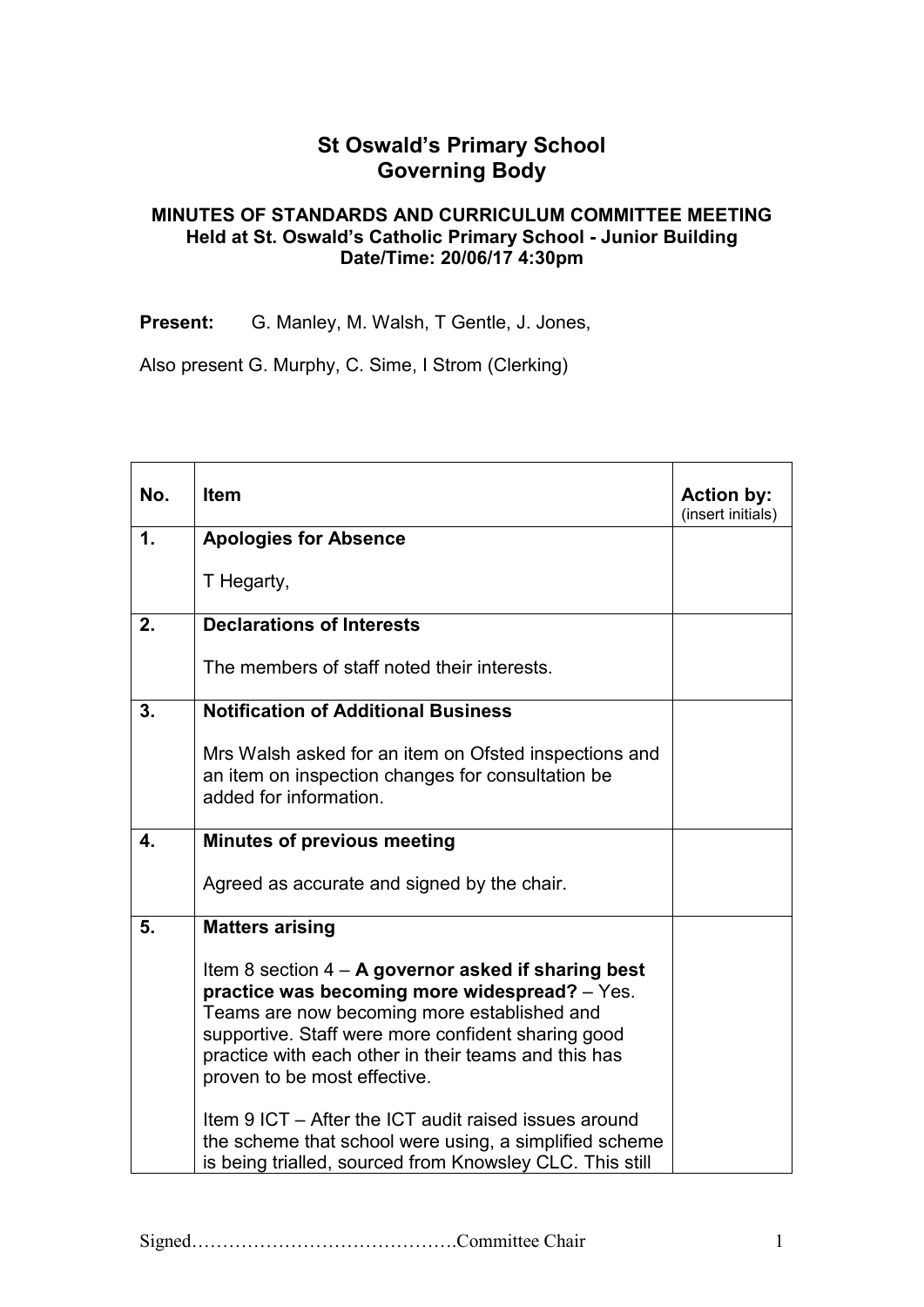|    | covers all the requirements of the NC but staff find it<br>more user friendly. This will be evaluated in the autumn<br>term.                                                                                                                                                                                                                                                                                                                                                                                                                                                                                                                                                                                                                                                                             |  |
|----|----------------------------------------------------------------------------------------------------------------------------------------------------------------------------------------------------------------------------------------------------------------------------------------------------------------------------------------------------------------------------------------------------------------------------------------------------------------------------------------------------------------------------------------------------------------------------------------------------------------------------------------------------------------------------------------------------------------------------------------------------------------------------------------------------------|--|
| 6. | <b>Year 2 and Year 6 Update</b>                                                                                                                                                                                                                                                                                                                                                                                                                                                                                                                                                                                                                                                                                                                                                                          |  |
|    | The data sent to governors was spring term data. Mrs<br>Walsh explained that it may appear late to be<br>discussing spring data but there was a time factor in<br>preparing data as this terms tests had not all been<br>completed and staff were still evaluating some results.b<br>Summer data, along with SAT results will be analysed<br>in depth in the autumn meetings.                                                                                                                                                                                                                                                                                                                                                                                                                            |  |
|    | Year <sub>6</sub>                                                                                                                                                                                                                                                                                                                                                                                                                                                                                                                                                                                                                                                                                                                                                                                        |  |
|    | Miss Sime talked through the report previously<br>distributed. In spring 80.9% of year 6 pupils were at or<br>above age related expectations (ARE), it was 75% for<br>writing, 73.5% for Spelling, Punctuation and Grammar<br>(SPAG) and 75% for maths. All of these were on target<br>at the time. Additional analysis (fine grading) has been<br>done in all areas to identify pupils that are very close to<br>being in a higher category and additional support has<br>been able to be given in these areas. This means that<br>since the Spring data was recorded, the percentages<br>have risen to 84%, 78%, 78% and 82% respectively.<br>We must wait and see if the tests results bear out<br>teacher assessments. This will be affected by other<br>schools results in the rest of the country. |  |
|    | A governor asked why there seemed to be a bigger<br>jump in Maths than other areas. - It was explained<br>that this was an area where there was less subjectivity<br>in assessment and areas of development were quicker<br>to identify and subsequently target with support.                                                                                                                                                                                                                                                                                                                                                                                                                                                                                                                            |  |
|    | Year 2<br>Mrs Murphy talked through the report for Year 2<br>previously circulated to governors. In spring for reading<br>67% of Year 2 pupils were at or above ARE, 53% for<br>writing and 59% for maths. After fine grading and<br>targeting those close to meeting the ARE and plugging<br>gaps it is expected that these figures will rise to 73% for<br>reading, 63% in writing and 68% in maths. It was noted<br>that pupil premium children had made progress in<br>reading however there were still gaps in other subjects.<br>In writing there was no significant gender gaps, with<br>boys being slightly higher than girls which is unusual A<br>governor asked if there was a reason for this. This                                                                                          |  |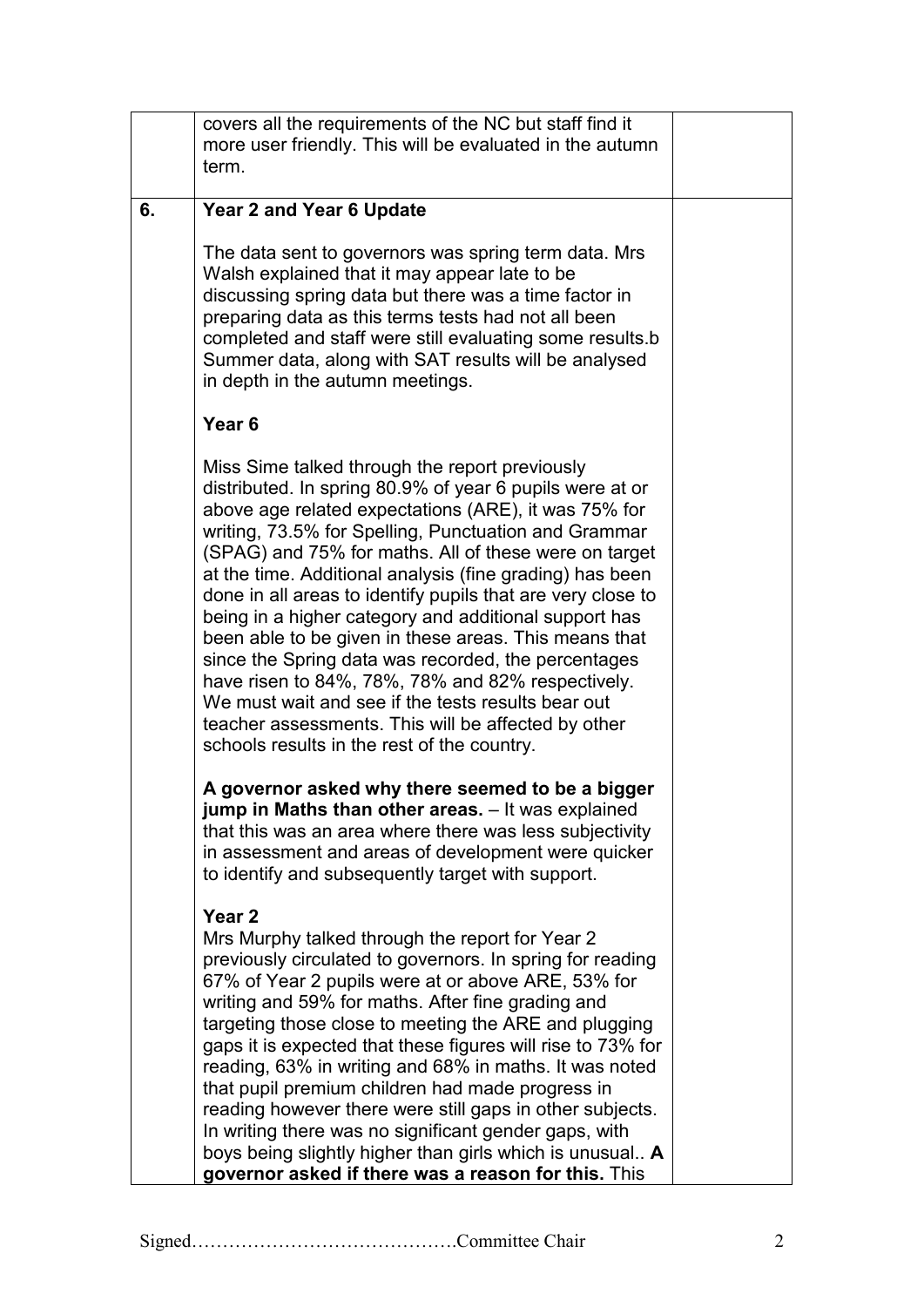|    | seems to be specific to this cohort Other cohorts have<br>different challenges.<br>A focus on PP children will be a key priority in the new<br>School Development Plan (SDP). Reviews of the                                                                                                                                                                                                                                                                                                                                                          |  |
|----|-------------------------------------------------------------------------------------------------------------------------------------------------------------------------------------------------------------------------------------------------------------------------------------------------------------------------------------------------------------------------------------------------------------------------------------------------------------------------------------------------------------------------------------------------------|--|
|    | impact of interventions have shown that the biggest<br>impact is when interventions start from an earlier age so<br>targeted support should be to ensure the children are<br>supported well in the earlier years. The interventions' in<br>school will be evaluated for impact by SLT, those that<br>do not produce positive outcomes will be changed.                                                                                                                                                                                                |  |
|    | It was noted that both Year 2 and Year 6 were on track<br>to meet targets set.                                                                                                                                                                                                                                                                                                                                                                                                                                                                        |  |
| 7. | <b>School Standards</b>                                                                                                                                                                                                                                                                                                                                                                                                                                                                                                                               |  |
|    | Nursery – Nursery 1 data was tracked for individuals<br>but not reported on. It was used mainly to create a<br>baseline to show progress in future years.                                                                                                                                                                                                                                                                                                                                                                                             |  |
|    | Nursery 2 is showing gaps between girls and boys.                                                                                                                                                                                                                                                                                                                                                                                                                                                                                                     |  |
|    | Pupil premium children are working below ARE at the<br>moment.                                                                                                                                                                                                                                                                                                                                                                                                                                                                                        |  |
|    | A governor asked if the parents are engaged in the<br>support. Most have enjoyed the elements of the<br>parental projects that they have attended and took<br>some valuable ideas home to continue with themselves.<br>A governor asked if there was a difference between<br>pupils that attend morning and afternoon session. -<br>Generally the afternoon children are those who are<br>younger and will stay in nursery another year but due to<br>parental requests for pm sessions, there are a few older<br>children in the afternoon sessions. |  |
|    | Reception – Spring data shows that 56% are at or<br>above ARE in reading, and also in writing and 58% in<br>maths. This is lower than hoped for but it has been a<br>difficult year in this year group. There has been a high<br>level of staff absence and this has impacted on                                                                                                                                                                                                                                                                      |  |
|    | consistency. A governor asked what the plan was to<br>improve the situation. - The school are putting<br>together a different team for Reception in the new                                                                                                                                                                                                                                                                                                                                                                                           |  |
|    | academic year. It will be a team that can implement the<br>priorities; especially the focus on PP. Mrs Gentle will<br>not be teaching a class so will have a wider overview<br>and be in a better position to implement strategies                                                                                                                                                                                                                                                                                                                    |  |
|    | across the EYFS by spending time in each class.                                                                                                                                                                                                                                                                                                                                                                                                                                                                                                       |  |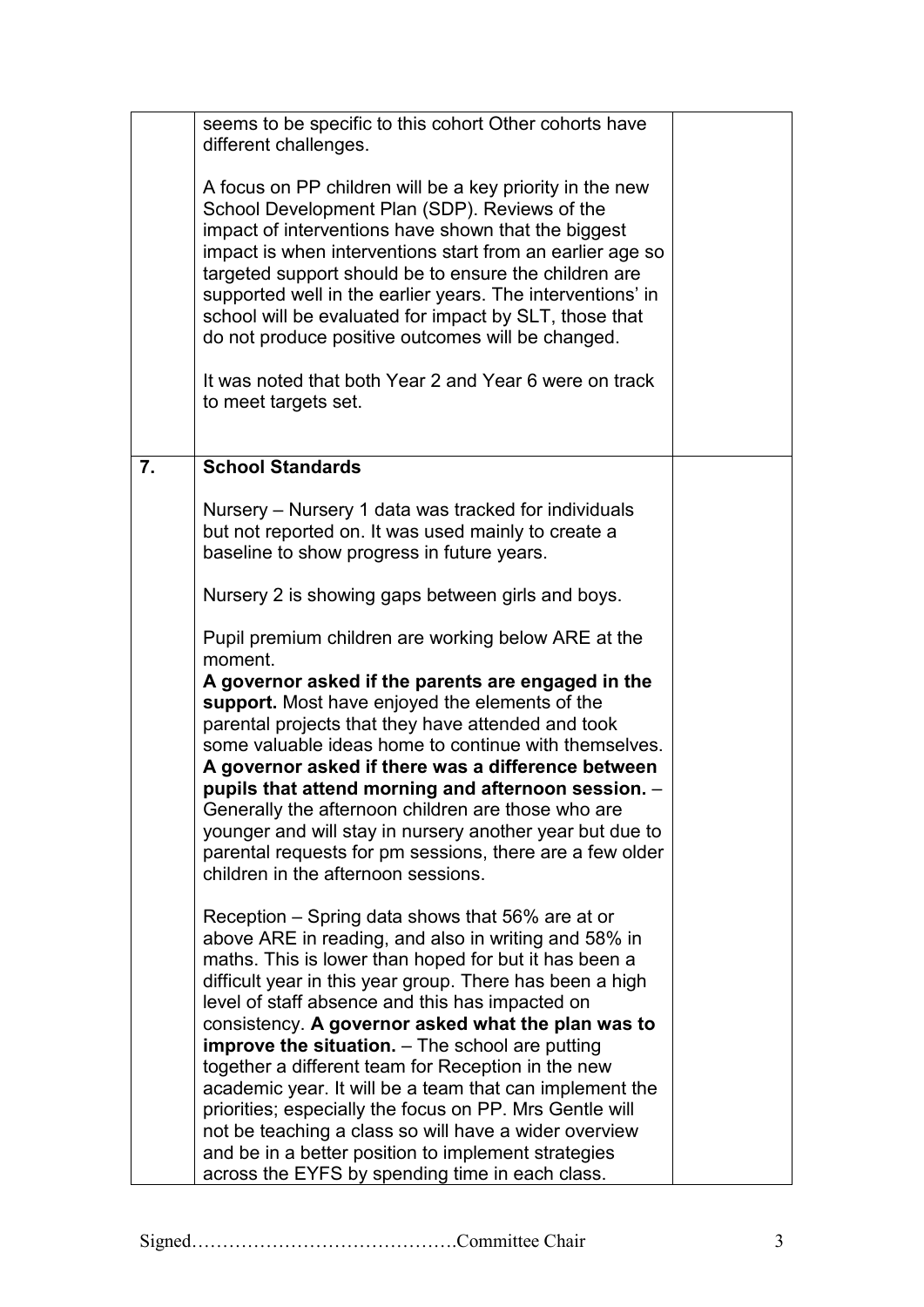Year 1 – Spring data shows that 66% are at or above ARE in reading, 60% in writing and 69% in maths. There are a large group of girls working above ARE. There are 16 boys who hit many of the vulnerable indicators including PP and SEN. It is a good team with 2 NQT's but all taking advice from experienced teachers.

Year 3 – Spring data shows that 59.8% are at or above ARE in reading, 48.3% in writing and 62.1% in maths. This is a challenging cohort that started from a low base. This is reflected in the figures although there is progress in all areas since SATS in KS1. 50% of boys had not reached ARE in all 3 areas. Interventions and the curriculum are being adapted to make maximum impact. This includes having 3 members of staff to specifically support behavioural issues in the year group. This has been a success and the benefits are starting to show. The support will be available from the start of year 4. **A governor asked if pupils will be moved during the summer**. - There may be one or two pupils moved but not wholesale changes as this would create too much disruption.

Year 4 – Spring data shows that 79.5% are at or above ARE in reading, 69.9% in writing and 75.9% in maths. This is a settled year group. **A governor asked why the writing data was so much below the others**. – There are many elements that make up the writing data that could each individually affect whether a child reaches ARE or not. We are still waiting for national guidance, which isn't expected until 2018. At the lower end there are some vulnerable girls that need support. External moderation has agreed that all children are making progress.

Year 5 – Spring data shows that 67.1% are at or above ARE in reading, 68.2% in writing and 68.3% in maths. There is a significant gender gap in reading and writing with boys performing less well than girls. There is also a PP gap in attainment which is compounded by the high levels of PP in the year group. Interventions are being refined to help plug the gaps. There may be a small amount of tweaking in this cohort ready for year 6 as this is a challenging year group with some complex needs.

Phonics – the phonics screening test was shown to governors. One pupil in year 1 had been disapplied due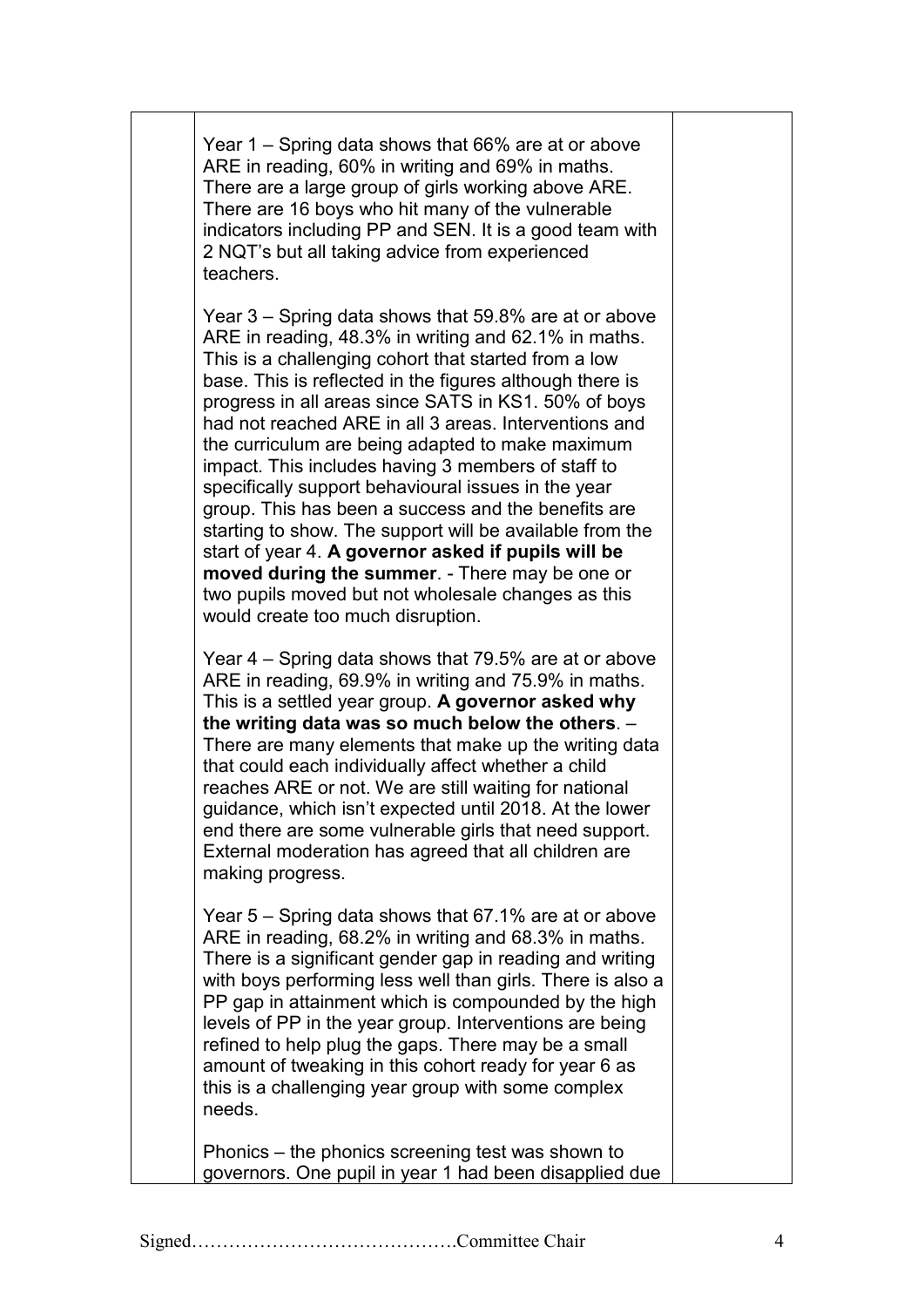|    | to a hearing issue. They will resit next year.                                                                |  |
|----|---------------------------------------------------------------------------------------------------------------|--|
|    | A governor asked how often were resits done. In                                                               |  |
|    | phonics it would be repeated in year 2                                                                        |  |
|    | . A governor asked why were some students                                                                     |  |
|    | disapplied. It was if it was thought that there was no                                                        |  |
|    | chance of meeting the standard for specific reasons,                                                          |  |
|    | often language or communication barriers. The school                                                          |  |
|    | felt there was no point putting this child through a test                                                     |  |
|    | that they knew would fail. A letter outlining the decision                                                    |  |
|    | was sent to parents and chair of governors.                                                                   |  |
|    | A governor asked what happened to disapplied                                                                  |  |
|    | pupils in SATS tests. They would get a teacher                                                                |  |
|    | assessed result.                                                                                              |  |
|    | In Year 1, 78% of pupils reached the 32 points that has                                                       |  |
|    | been the pass mark for the last few years although the                                                        |  |
|    | mark for this year hasn't yet been confirmed. This is up                                                      |  |
|    | from 65% last year.                                                                                           |  |
|    | 15 out of 20 children in year 2 to resit the test have also                                                   |  |
|    | reached the mark, with 2 to still take the test. In year 3                                                    |  |
|    | there is still 1 person to reach the standard of the tests                                                    |  |
|    | but is still making individual progress. All other pupils                                                     |  |
|    | passed the test in September.                                                                                 |  |
|    |                                                                                                               |  |
|    | SIP report - The SIP visit took place this week, Mrs                                                          |  |
|    | Regan had spent an afternoon with leadership looking<br>at standards and writing her report. This was sent to |  |
|    | school earlier in the day. It will be sent out and                                                            |  |
|    | discussed at a future meeting.                                                                                |  |
|    |                                                                                                               |  |
| 8. | <b>SDP Update</b>                                                                                             |  |
|    | The latest update had been circulated prior to the                                                            |  |
|    | meeting.                                                                                                      |  |
|    |                                                                                                               |  |
|    | Section 1 – the school were successful in achieving the                                                       |  |
|    | Gold Standard in the Liverpool Counts maths                                                                   |  |
|    |                                                                                                               |  |
|    |                                                                                                               |  |
|    | accreditation. This project has had a very positive<br>effect, particularly in parental engagement with maths |  |
|    | and is embedded throughout the school.                                                                        |  |
|    |                                                                                                               |  |
|    | Pupil premium is now being tracked using a new                                                                |  |
|    | spreadsheet that links PP to finance. The LA are to be                                                        |  |
|    | invited to the school to do a PP review, hopefully in time                                                    |  |
|    | for September.                                                                                                |  |
|    |                                                                                                               |  |
|    | Section $2 - A$ lot of work going on with TA's involved                                                       |  |
|    | with Dragon hunters and Pirate writers to encourage                                                           |  |
|    | writing. More experienced staff are sharing best                                                              |  |
|    | practice and in the most recent observations 100% of<br>lessons were good or better.                          |  |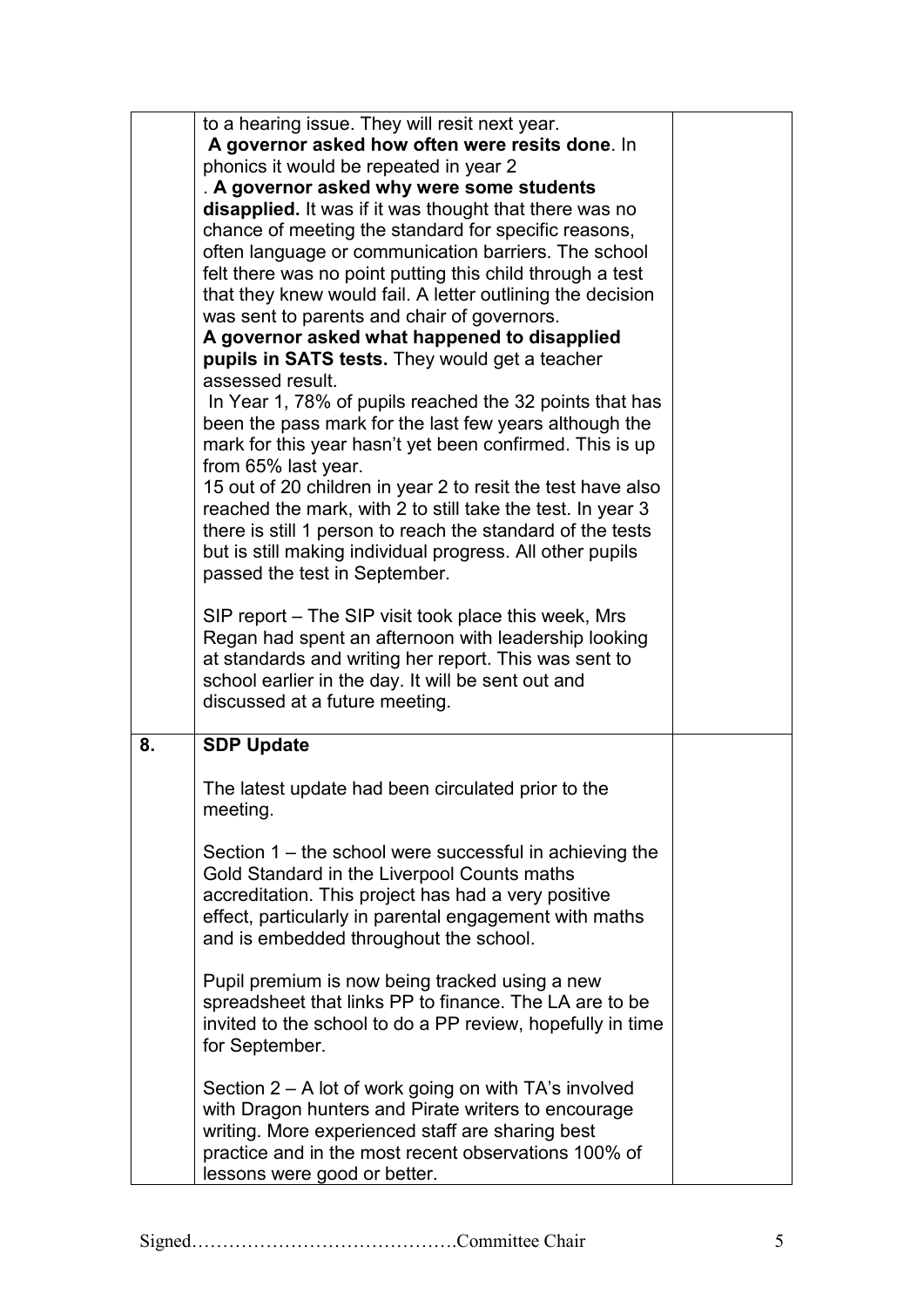| 9. | <b>Curriculum reports</b>                                                                                                                                                                                                                                                                                                                                                                                                                                                                                                                                                                                           |  |
|----|---------------------------------------------------------------------------------------------------------------------------------------------------------------------------------------------------------------------------------------------------------------------------------------------------------------------------------------------------------------------------------------------------------------------------------------------------------------------------------------------------------------------------------------------------------------------------------------------------------------------|--|
|    | Governors expressed their appreciation to the nursery<br>lead and to all staff.                                                                                                                                                                                                                                                                                                                                                                                                                                                                                                                                     |  |
|    | Section 5 - EYFS<br>New policies are becoming embedded as are extended<br>observations. We are looking at consistency of planning<br>and where can challenge be included in the plans. The<br>nursery lead has had a difficult job and staffing absence<br>and changes have had an impact. But she has a vision<br>and a plan to implement the vision. The environment<br>has improved and the LA have noticed the<br>improvements.                                                                                                                                                                                 |  |
|    | Parent partnership is progressing well. Parents and<br>grandparents are coming in to talk about their careers,<br>take part in "Are you smarter than an 8 year old?", and<br>help with Lego and hairdressing club amongst other<br>things.                                                                                                                                                                                                                                                                                                                                                                          |  |
|    | Section 4 – Effectiveness of leadership and<br>management<br>This has come a long way in 12 months. We have 10<br>NQTs that are keen to stay, not just for job security but<br>because they feel part of the team. Current students are<br>keen to stay. A governor asked how many teachers<br>moved on specifically because of the amalgamation. -<br>It was noted that 3 or 4 staff cited the amalgamation as<br>a reason to leave but that was mainly at the start of the<br>process. Exit questionnaires are being introduced to<br>add to the annual staff questionnaire.                                      |  |
|    | new equipment is being used. Ossie and Orla, the new<br>school mascots, are sending out positive messages.<br>Behaviour certificates are being given out in assembly.<br>The new EWO, Ron Collinson has made an impact.<br>Persistent absence has fallen from 126 pupils to 95. He<br>has managed to engage with some hard to reach<br>families.<br>A governor asked why a change of EWO had made<br>such a difference? The DHs explained that Ron used<br>to lead the attendance team in the city so knew the<br>legal situation comprehensively, he is willing to go out<br>to hard to reach families and engage. |  |
|    | Section 3 – Behaviour and Welfare<br>A number of initiatives have been implemented to help<br>at lunchtimes. Play leaders have received training and                                                                                                                                                                                                                                                                                                                                                                                                                                                                |  |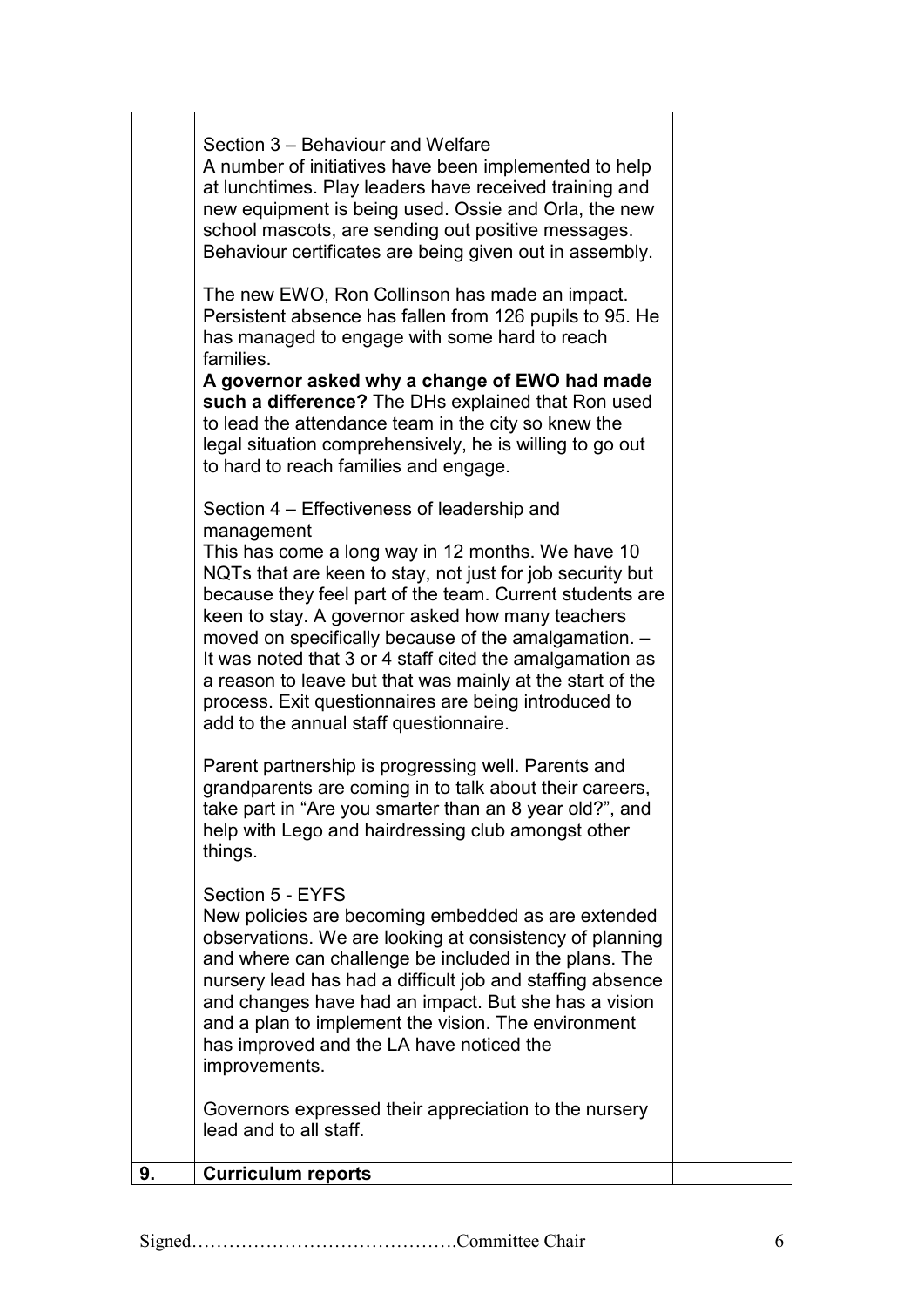|     | The reports from Mrs McBrien regarding maths and Mrs<br>Hindley regarding English had been previously<br>circulated and were noted.<br>As part of the middle leaders course, Mr Murray, Mr<br>Crowther, Mrs Black and Mr Mosaid had submitted<br>reports on their projects. These were noted.                                                                                                                                                                                                                                                                                                                                                                                                                                                         |  |
|-----|-------------------------------------------------------------------------------------------------------------------------------------------------------------------------------------------------------------------------------------------------------------------------------------------------------------------------------------------------------------------------------------------------------------------------------------------------------------------------------------------------------------------------------------------------------------------------------------------------------------------------------------------------------------------------------------------------------------------------------------------------------|--|
|     | Governors thanked the staff members for their detailed<br>reports.                                                                                                                                                                                                                                                                                                                                                                                                                                                                                                                                                                                                                                                                                    |  |
| 10. | <b>Extra curricular clubs</b>                                                                                                                                                                                                                                                                                                                                                                                                                                                                                                                                                                                                                                                                                                                         |  |
|     | Governors were given a list of extra curricular clubs in<br>the infant and junior buildings for the summer term.<br>They noted the report and thanked staff for their<br>continued support.                                                                                                                                                                                                                                                                                                                                                                                                                                                                                                                                                           |  |
| 11. | <b>Residential Report</b>                                                                                                                                                                                                                                                                                                                                                                                                                                                                                                                                                                                                                                                                                                                             |  |
|     | Miss Sime fed back on the recent visit of Year 6 to<br>Colomendy.                                                                                                                                                                                                                                                                                                                                                                                                                                                                                                                                                                                                                                                                                     |  |
|     | The pupils loved the opportunity to take part in a wide<br>range of activities. Parents gave very positive feedback<br>and were particularly impressed with the coverage on<br>Twitter, which helped to reassure them. A governor<br>asked if Colomendy was better than Ullswater? - It<br>was more difficult to organise, but the price for the<br>parents was much better value for money. There were<br>other schools there whereas at Ullswater school had<br>exclusive use of the centre. Food was not at the same<br>quality. Other options will be reviewed for the future as<br>we have more time to plan it but Colomendy might still<br>be the best overall value for the trip and the pupils and<br>parents had no problems with anything. |  |
| 12. | <b>CPD</b>                                                                                                                                                                                                                                                                                                                                                                                                                                                                                                                                                                                                                                                                                                                                            |  |
|     | The CPD report previously circulated was noted                                                                                                                                                                                                                                                                                                                                                                                                                                                                                                                                                                                                                                                                                                        |  |
| 13. | <b>Notified Business</b>                                                                                                                                                                                                                                                                                                                                                                                                                                                                                                                                                                                                                                                                                                                              |  |
|     | Ofsted – New schools are usually inspected within 3<br>years of being open and are subject to a Section 5<br>inspection which means a 2 day inspection.                                                                                                                                                                                                                                                                                                                                                                                                                                                                                                                                                                                               |  |
|     | Consultation – Ofsted has proposed to change the short<br>inspections of good schools. A consultation document is                                                                                                                                                                                                                                                                                                                                                                                                                                                                                                                                                                                                                                     |  |